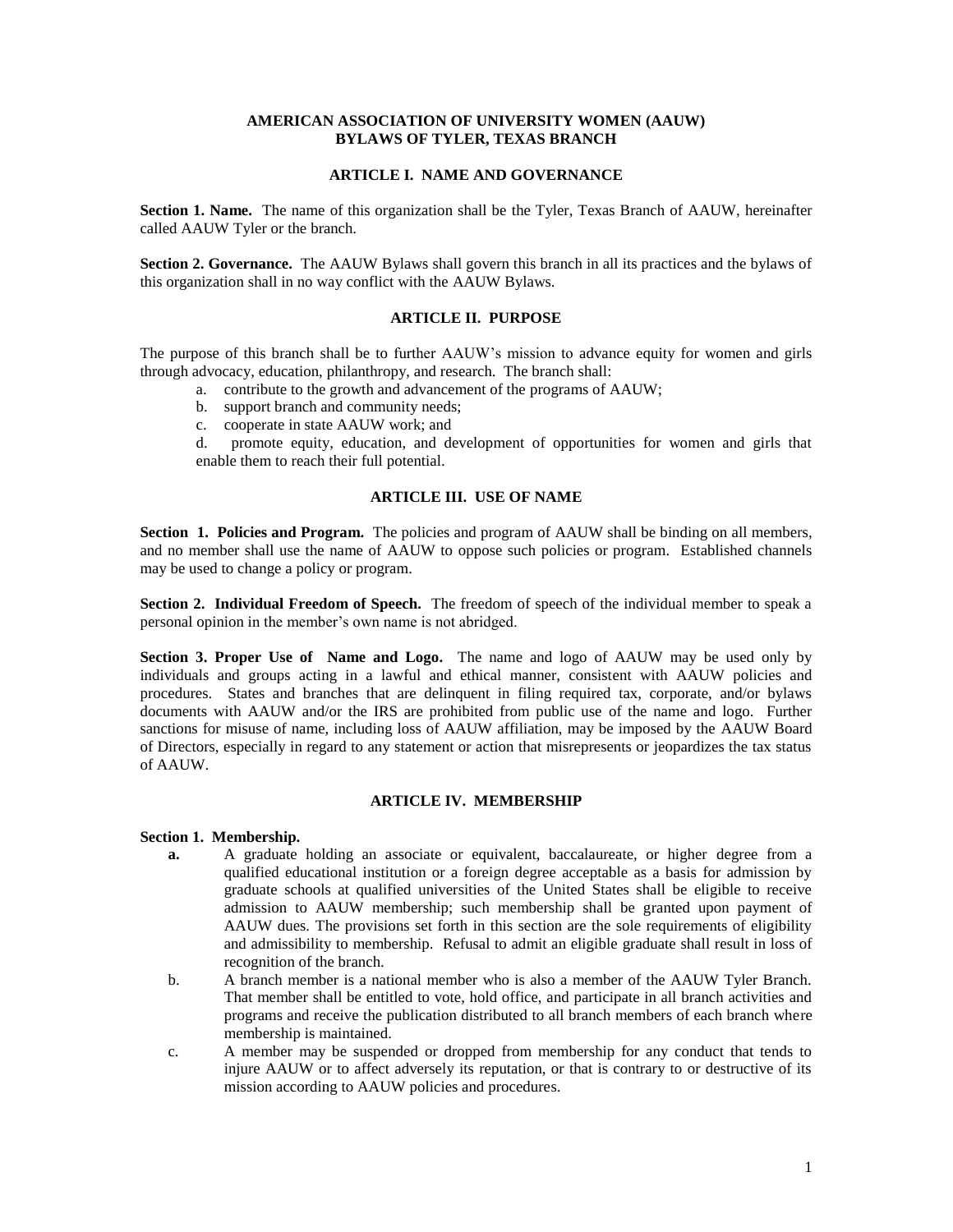d. An undergraduate student enrolled in a qualified educational institution shall be eligible for student affiliation with the branch upon payment of fees established by AAUW and state and branch boards of directors. Student affiliates shall be entitled to attend branch, state, and AAUW meetings and receive the publications distributed to all members. Affiliates may not vote nor hold office. An undergraduate student enrolled in a College/University partner institution shall be eligible for a free "e" membership in AAUW and shall be eligible for student affiliation with the branch upon payment of state and branch fees.

#### **Section 2. Dues**

- a. Changes in branch dues shall be determined at the annual meeting by two-thirds vote of those present and voting, provided notice has been given to the members 30 days prior to the meeting.
- b. Paid Life Members of AAUW, as defined in the AAUW Bylaws, are required to pay branch and state dues to become members of the branch.
- c. Fifty-year Honorary Members of AAUW are exempt from payment of AAUW dues and shall be exempt from state and branch dues.
- d. New members may join at any time. Dues are payable upon joining. The national and state portion of the dues paid by new members for less than a full year is determined by AAUW and state policy. The branch board of directors may set a reduction in branch dues.
- e. Payment of additional dues shall be waived for a transferring member whose current dues have been paid to another branch.

# **ARTICLE V. FINANCE**

**Section 1.** The fiscal year shall correspond with that of AAUW and shall begin on July 1.

**Section 2.** The annual budget shall be adopted by the board of directors for presentation to the branch.

**Section 3.** The branch shall set and maintain policies and procedures to control financial records consistent with generally accepted accounting principles and federal, state, and local laws.

### **ARTICLE VI. OFFICERS**

Section 1. The elected officers shall be: president, president-elect, program vice president, assistant program vice president, membership vice president, assistant membership vice president, secretary, finance officer and assistant finance officer.

**Section 2.** There shall be appointed officers for public policy, AAUW Funds, long-range planning, local scholarships, and such other officers as shall be deemed necessary to carry on the work of the branch. These officers shall be appointed by the president with the consent of the executive committee.

**Section 3.** All officers shall take office on July 1. All officers shall serve for a term of one year or until their successors are elected or appointed and assume office. They shall be eligible for re-election or reappointment to the same office for no more than two consecutive terms.

**Section 4.** The incoming president may call a meeting of the incoming officers prior to July 1.

**Section 5.** A vacancy in office, excluding the president, shall be filled for the unexpired term by the board of directors. A vacancy in the office of president shall be filled by the president-elect or by the vice presidents in the order listed in Section 1.

# **ARTICLE VII. DUTIES OF OFFICERS**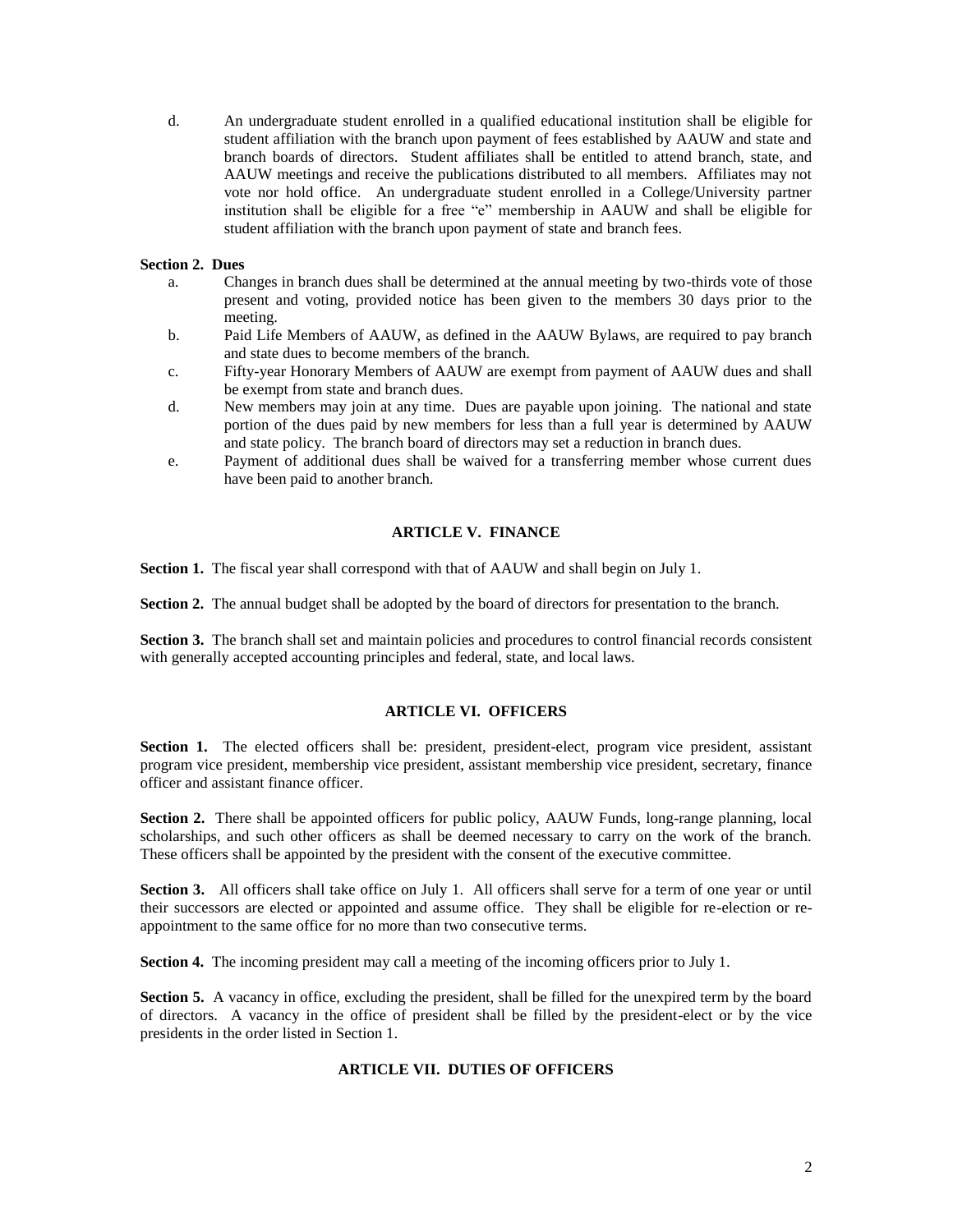Section 1. Officers shall perform the duties prescribed by the bylaws, by Robert's Rules of Order, Newly Revised, and as outlined in the Policies and Procedures section of the branch handbook.

**Section 2.** All officers shall submit an annual written or electronic report to the president.

**Section 3.** The president shall be the official representative and spokesperson for the branch and shall be responsible for submitting such reports as required by AAUW and AAUW Texas. The president shall serve as ex officio member of all task forces and committees except for the nominating committee and perform all other duties pertaining to the office as outlined in the branch handbook.

**Section 4.** The president-elect shall serve one year as assistant to and observer of the president and the following year shall automatically become the branch president. The president-elect shall preside at meetings in the absence of the president, act in the absence or disability of the president, and perform such other duties as are requested by the president or by the board of directors as outlined in the branch handbook.

**Section 5.** The vice presidents shall perform such duties as the president and board shall direct and as outlined in the branch handbook.

**Section 6.** The assistant vice presidents shall assist the vice presidents under whom they serve, in any way that is needed and as outlined in the branch handbook and shall become vice presidents in their respective positions the following year.

**Section 7.** The secretary shall keep minutes of the meetings of the membership and of the board and shall perform such other duties as the president and the board shall direct and as outlined in the branch handbook.

**Section 8.** The finance officer shall be responsible for collecting, distributing, and accounting for the funds of the branch. The finance officer shall collect dues and contributions and properly remit them to AAUW and AAUW Texas by the specified deadlines. The finance officer shall perform other such duties as the president and board shall direct and as outlined in the branch handbook.

**Section 9**. The assistant finance officer shall assist the finance officer, become the branch finance officer the following year, and perform other such duties as the president and board shall direct and as outlined in the branch handbook.

**Section 10.** The parliamentarian shall advise the president of parliamentary procedures or bylaws interpretation.

#### **ARTICLE VIII. NOMINATIONS AND ELECTIONS**

**Section 1.** A nominating committee of five members shall be elected by the board of directors at least three months prior to the annual meeting. The report of the nominating committee shall be presented to members at least two weeks before the election. Nominations may be made from the floor at the time of the election, provided written consent of the nominee has been obtained.

**Section 2.** Elections shall be by ballot unless there is only one nominee for an office, in which case a voice vote may be taken. Election shall be by a majority vote of those present and voting.

## **ARTICLE IX. BOARD OF DIRECTORS**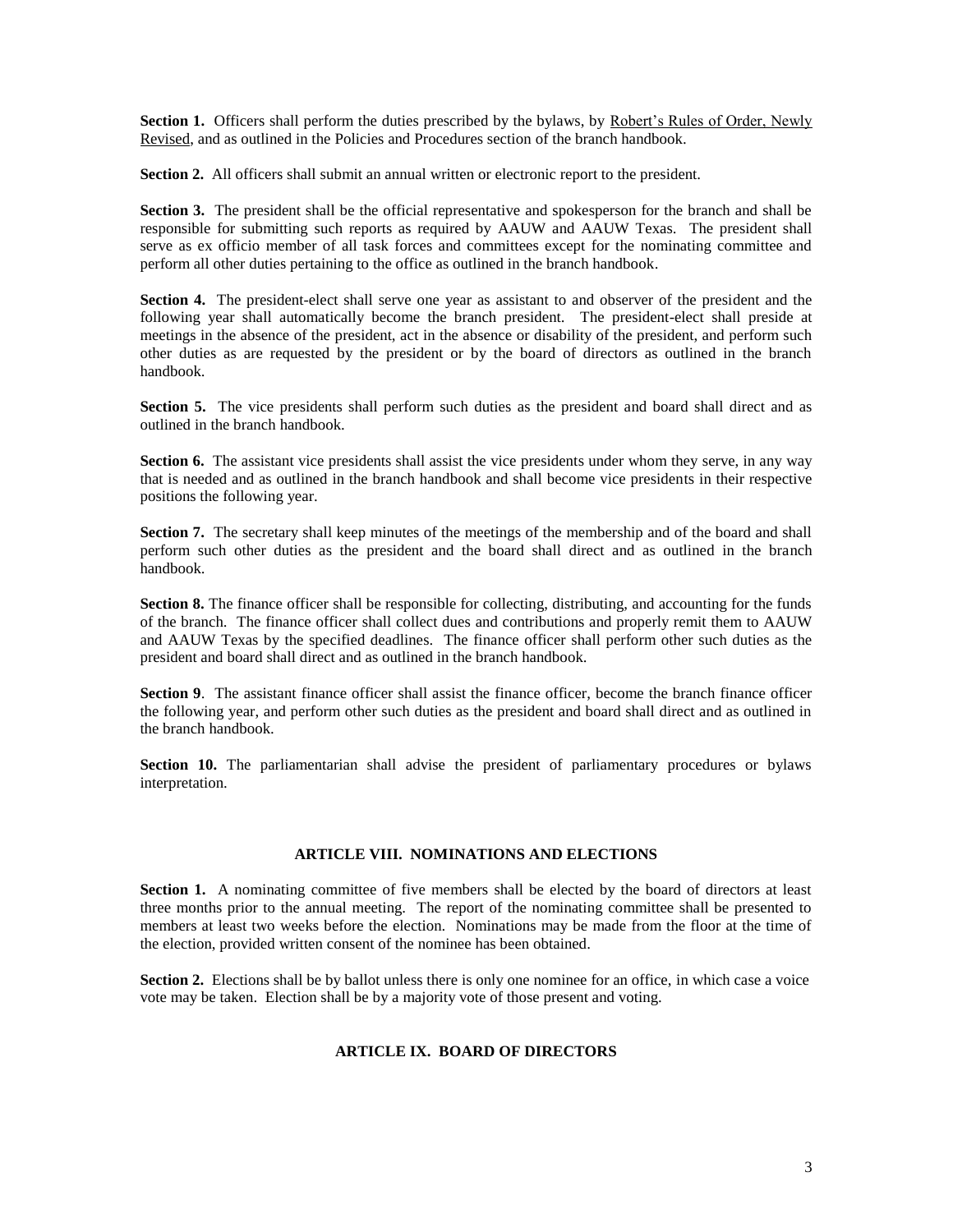**Section 1.** The board of directors shall include the elected officers, the parliamentarian, and chairs of the following standing committees: AAUW Funds, public policy, long-range planning, and local scholarships. Others may be included as specified in the Policies and Procedures section of the branch handbook.

**Section 2.** The board shall have the general power to administer the affairs of the branch, including but not limited to establishing policies and procedures to control financial records. It shall accept responsibility for such matters as delegated by AAUW and AAUW Texas and those specified by these bylaws and outlined in the Policies and Procedures section of the branch handbook.

**Section 3.** Meetings of the board shall be held at least four times annually. Special meetings may be called at any time by the president upon written request of four (4) members of the board of directors and/or ten (10) members of the branch.

**Section 4.** A majority of its members shall constitute a quorum of the board of directors.

### **ARTICLE X. BRANCH MEETINGS**

**Section 1.** The branch shall hold a minimum of four (4) meetings a year.

**Section 2.** The annual meeting of the branch shall be held between March 1 and April 15, the exact time and place to be determined by the board. The annual meeting shall elect officers, fix dues, amend bylaws if necessary, receive reports of officers, committees and task forces and conduct such other business as may be necessary.

**Section 3.** Ten percent (10%) of the membership as of February 1 shall constitute a quorum.

## **ARTICLE XI. PROPERTY**

The title to all property, funds and assets is vested in the AAUW Tyler branch for the joint use of the members, and no member or group of members shall have any severable right to all or any part of such property. Property and assets shall not be used for any purposes contrary to AAUW. In the event of the dissolution of the AAUW Tyler branch or the termination of its affiliation with AAUW, all assets of the branch shall be transferred and delivered to AAUW or to an AAUW-affiliated entity designated by AAUW.

#### **ARTICLE XII. CONVENTIONS**

**Section 1.** Delegates and alternates to AAUW Texas conventions shall be elected by the board and certified by the branch president. The number of delegates to which the branch is entitled shall be governed by the bylaws of the state. Each branch shall have three votes and, in addition, there may be one vote for every ten members of AAUW above the first ten or major fraction thereof. Each branch shall apportion its votes among the elected delegates.

**Section 2.** All members may vote on national AAUW business. The voting process is described in the AAUW Bylaws and Policies.

**Section 3.** The branch will reimburse or pay for convention expenses, as feasible and as per yearly budget, in the order outlined in the branch handbook.

## **ARTICLE XIII. FORFEITURE OF BRANCH STATUS**

The provisions and conditions under which a branch may lose recognition are located in the AAUW Bylaws.

#### **ARTICLE XIV. PARLIAMENTARY AUTHORITY**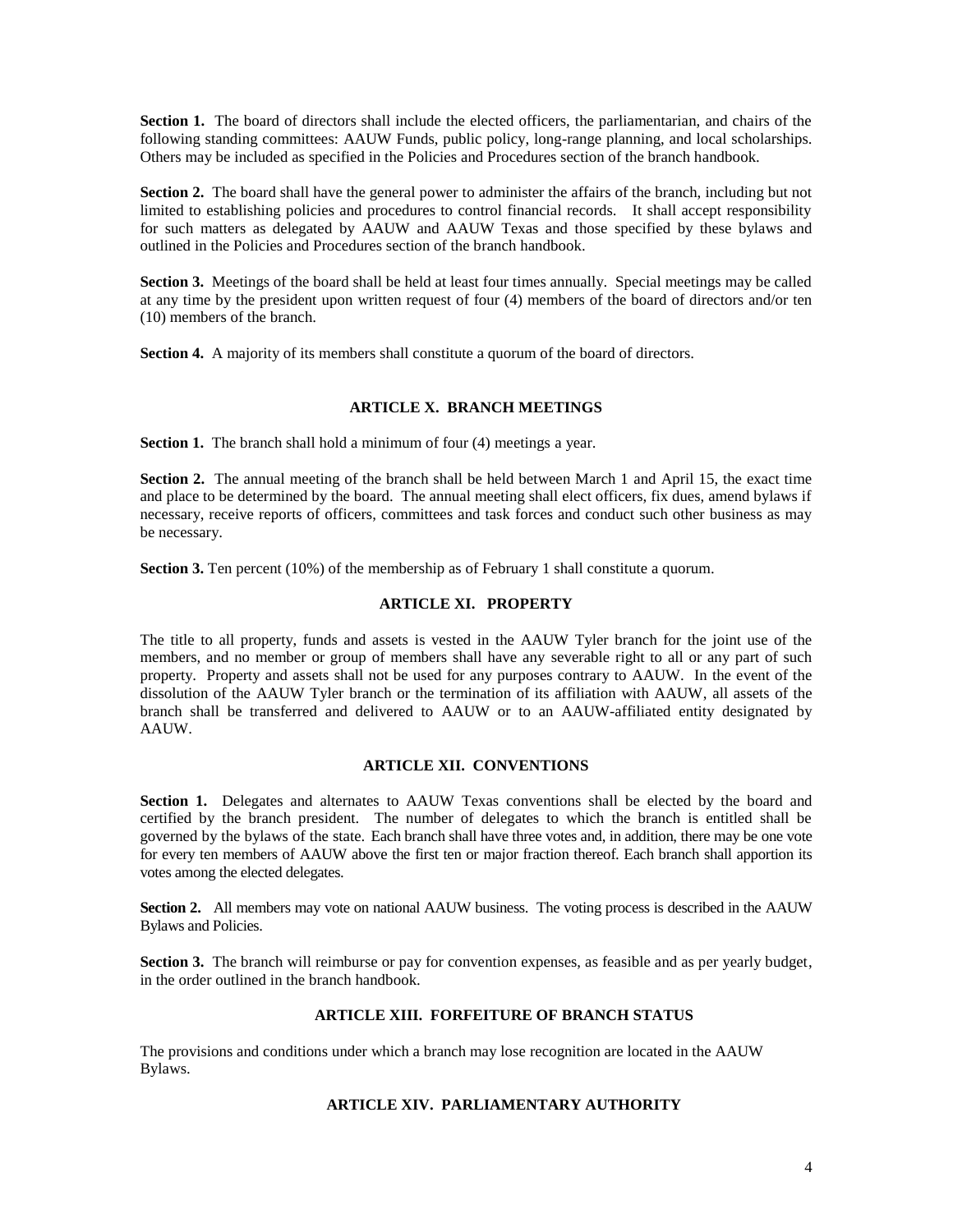The rules contained in the current edition of *Robert's Rules of Order, Newly Revised* shall govern this branch in all instances in which they are applicable and in which they are not inconsistent with these bylaws or those of AAUW or those of AAUW Texas.

#### **ARTICLE XV. IDEMNIFICATION**

The directors and all officers or other appointed representatives of AAUW Tyler shall be indemnified and their liability shall be limited to the fullest extent authorized by the Texas Non-Profit Corporation Act, Article 1396 – 2.22A, Vernon's Annotated Civil Statutes, as it now exists or hereafter may be amended and by the Charitable Immunity and Liability Act, Chapter 84 of the Civil Practices and Remedies Code.

## **ARTICLE XVI. AMENDMENTS TO THE BYLAWS**

Provisions of these bylaws not governed by the AAUW Bylaws may be amended by a two-thirds (2/3) vote of those present and voting at any regular meeting of the branch, provided notice of the proposed amendments shall have been given at the previous regular meeting or in writing to every member at least two (2) weeks in advance of the meeting and prior approval has been obtained from the state bylaws committee. Amendments required by AAUW to bring branch bylaws into conformity shall not require a vote of the branch members, except that an incorporated branch shall take the necessary steps required by branch bylaws.

Amended September 2007, September 2009, Mandatory Revision April 2012

#### **STANDING RULES**

*Standing Rules* should contain only such rules as may be adopted without previous notice by a majority vote at any business meeting. The vote on their adoption, or their amendment, before or after adoption, may be reconsidered. At any meeting they may be suspended by a majority vote, or they may be amended or rescinded by a two-thirds vote. If notice of the proposed action was given at a previous meeting or in the call for this meeting, they may be amended or rescinded by a majority vote. As a majority may suspend any of them for that meeting, these rules do not interfere with the freedom of any meeting and therefore require no notice in order to adopt them. Generally they are not adopted at the organization of a society, but from time to time as they are needed. Sometimes the by-laws of a society are called standing rules, but it is better to follow the usual classification of rules as given in this section. The following is an example of a standing rule:

Resolved, That the meetings of this society from April 1 to September 30 shall begin at 7:30 P.M., and during the rest of the year at 8 P.M.

No standing rule, or resolution, or motion is in order that conflicts with the constitution, or by-laws, or rules of order, or standing rules.

- 1. Notice of late dues shall be sent by the membership vice president.
- 2. The finance officer shall prepare the roll of the members and transmit same to the yearbook chair, who shall then transmit same to the membership vice president. She shall also update AAUW membership rolls periodically.
- 3. The membership vice president shall send a copy of the yearbook to the state president, and district representative.
- 4. The president, finance officer, and assistant finance officer shall be signatories for the checking and savings accounts. Special projects chairs as appointed by the president may have signatory rights with the president and finance officer as needed.
- 5. Annually, provided funds are available, AAUW Tyler may offer one or more scholarships as designated in the Policies and Procedures section of the branch handbook.